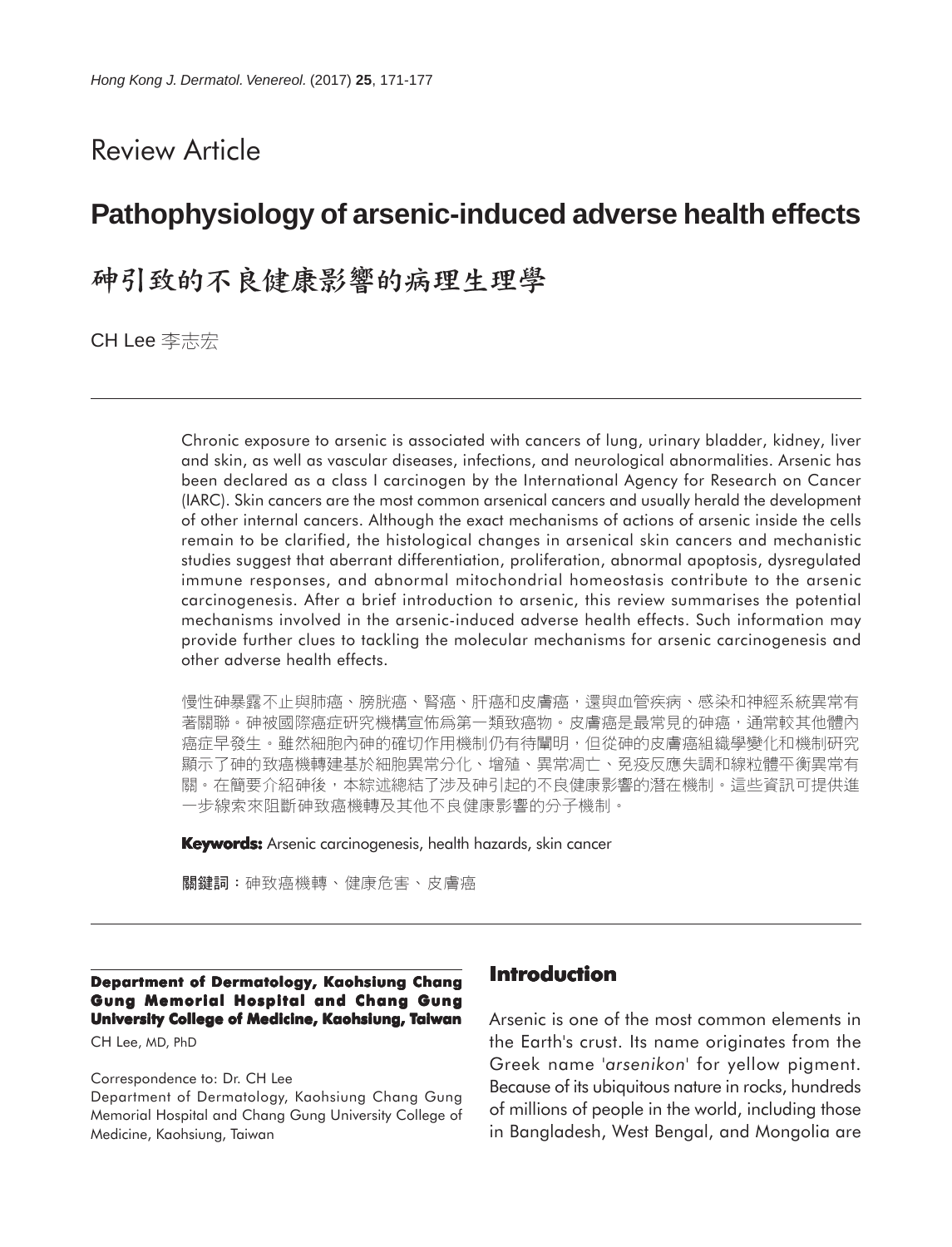exposed to arsenic through drinking deep well water contaminated with arsenic from strata and rocks. Furthermore, based on its position in the chemical Periodic table, arsenic has similar biophysical properties to the Group 15 elements that also include nitrogen and phosphorus, both of which are major biological elements in animal cells, such as structural and functional proteins, DNA, and RNA. Hence, arsenic tends to interact with the biological tissues and cells resulting in health adverse outcomes including cancers, vascular disease, neurological disease, and infections. On the other hand, arsenic itself has been used to treat certain cancers.

### **Source of human exposure**

Humans may be exposed to arsenic through inhalation, drinking, and less commonly, skin absorption. The most common exposure route of arsenic is through drinking artesian water from deep wells that has been contaminated with arsenic diffused from the rocks into the underground water. Besides the common route of water contamination, in the industry, arsenic is also a common component used in the manufacturing of semiconductor devices, such as gallium arsenide. Arsenic and its compound, particularly the trioxide form, are also applied in the manufacturing of pesticides (lead hydrogen arsenate), herbicides (Agent Blue, sodium cacodylate), wood conservatives (chromated copper arsenate), and insecticides (monosodium methyl arsenate). Historically, ladies used arseniccontaining topical preparations to improve their facial complexion and took arsenic-containing vinegar and chalk to make their skin paler and white. In the past, arsenic was also used in the treatment of sleeping sickness, syphilis, tuberculosis, and skin diseases. Paradoxically, despite its notorious adverse health effects, because of the potent effect of arsenic to induce cell differentiation, arsenic has been approved by FDA to treat acute promyelocytic leukaemia refractory to conventional therapy.

## **Biological metabolism of arsenic**

Inorganic arsenic exists in two chemical forms. Arsenite (AsIII) exists in the trivalent form whereas arsenate (AsV) exists in the pentavalent form. Arsenite is more toxic than arsenate. However, the toxicity order is reversed when the pH becomes acidic. After enteric absorption, inorganic arsenic is circulated to several organs, including the lungs, kidney, liver, and skin. During its transit from blood to tissues, arsenate is reduced to arsenite. In the liver, arsenic is methylated into monomethylarsenic acid (MMA V), which is further reduced to monomethylarsonous acid (MMA III). A subsequent methylation reaction modifies MMA III to dimethylarsinic acid (DMA V).<sup>1</sup> When arsenic is obtained by the cell, arsenic is modified by the methyl group supplied by s-adenosylmethionine (SAM). Subsequent to methylation, inorganic arsenic becomes less genotoxic and is excreted readily in urine.<sup>2</sup>

## **The debate about safe level of The debate safe level of arsenic in water**

Numerous epidemiological studies indicated that arsenic induces cancers of the skin, lungs, liver, and urinary bladders, and central and peripheral vascular disease in a dose-dependent manner. Based on scientific evidence, mostly from epidemiological results in Taiwan,<sup>3</sup> the WHO lowered the previous maximal contaminant level (MCL) of arsenic from 50 ppb to 10 ppb for drinking water. Afterwards, the U.S. National Academy of Sciences supported lowering the MCL of arsenic in drinking water. Recently, there is increasing evidence that chronic exposure to arsenic at lower doses could also induce several health hazards,<sup>4</sup> such as neuropsychological dysfunction and foetal loss. The question of a minimum safe MCL and whether a safe MCL exists remains debatable.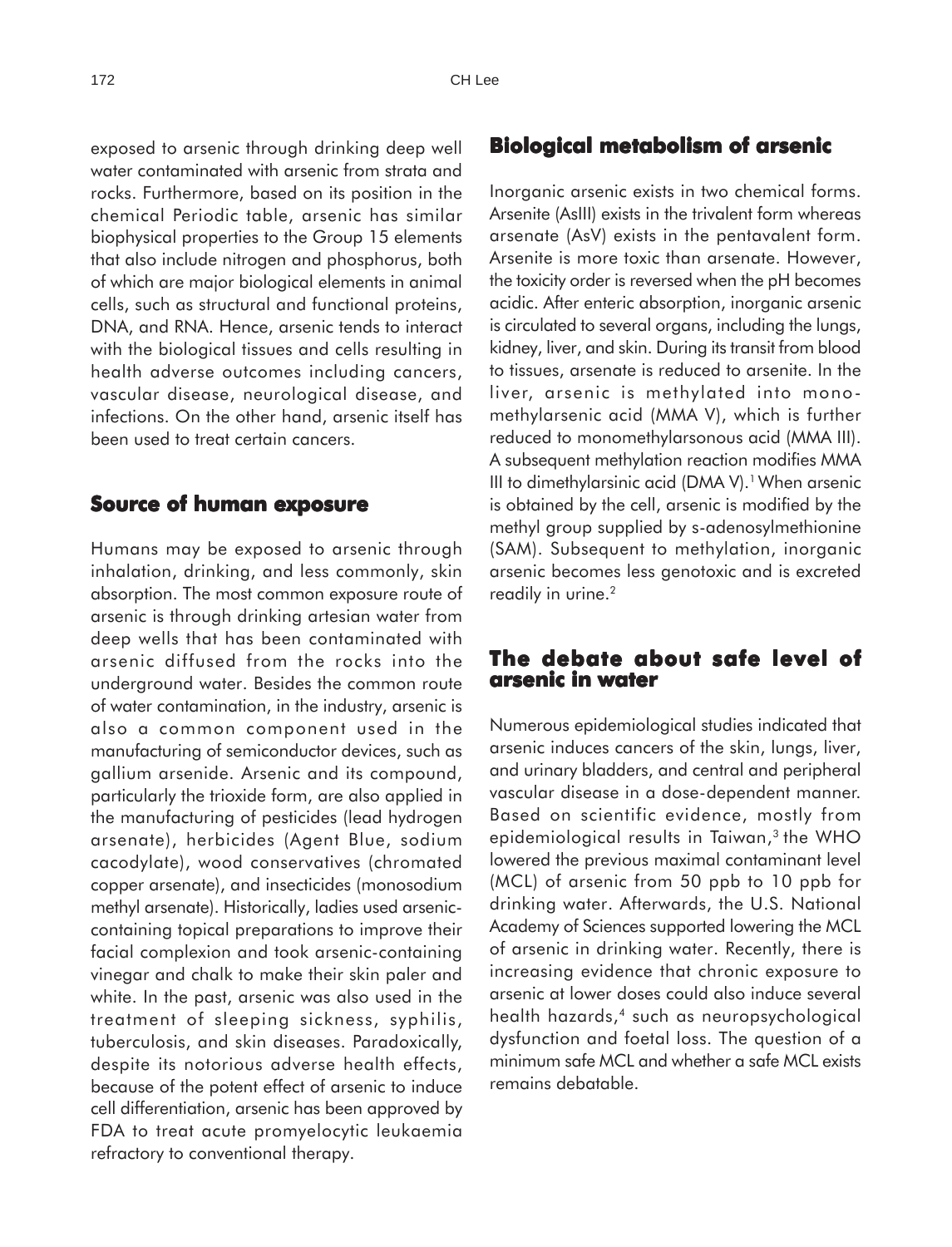# **Arsenic-induced adverse noncancerous health effects**

#### *Central and peripheral vascular systems*

Chronic exposure inorganic arsenic at high levels has been associated with ischaemic heart disease, cerebrovascular disease, and carotid atherosclerosis. Previous epidemiological studies showed that consumption of drinking water with high levels of arsenic  $(>100 \mu g/L)$  is associated with an increased risk for cardiovascular diseases. A cohort study showed that arsenic-induced QT abnormalities in ECG are associated with atherosclerotic diseases and predict long-term cardiovascular mortality in subjects with previous exposure to arsenic.<sup>5</sup> A recent study in Denmark showed that living in areas where the levels of arsenic higher than 10 mg/L is associated with an increased risk of myocardial infarction.<sup>6</sup> Peripheral vascular diseases are reported to be associated with arsenic exposure by drinking contaminated water. "Blackfoot disease", a folk name of the gangrenous skin vascular disease, was associated with arsenic exposure at high levels from drinking water in Taiwan. Similarly, a recent cohort study done in American Indians found that a mild to moderate exposure of arsenic is associated with decreased ankle brachial index (ABI), an index for peripheral vascular disease.<sup>7</sup> The mechanisms of how arsenic induces vascular diseases are not known, but arsenic may regulate angiogenesis via VEGF and NO production.8 Individual susceptibility to the vascular occlusive disease may be regulated by the anti-endothelial IgG in the blood from patients exposed to arsenic.<sup>9</sup>

## *Neurological and neurodevelopmental toxicity*

Arsenic is well known to induce neurological and behavioural abnormalities. In addition, it induces adverse health outcomes for neurodevelopment in children.

For high levels of arsenic, epidemiological studies from Bangladesh pointed to possible inverse associations with cognitive function, using arsenic level in urine or blood as exposure and verbal test scores at ages between 5-11 years as an indicator.10 However, the overall evidence does not consistently show a causal dose-response relationship at low doses in North America.<sup>11</sup>

#### *Infections*

In both human and mice, arsenic leads to susceptibility to influenza A infection.<sup>12</sup> Epidemiological studies have shown an increased susceptibility to respiratory infections in infants of mothers exposed to arsenic.<sup>13</sup> Our recent prospective cohort study with thousands of subjects also showed that arsenic increases susceptibility to fungal infections in a dose dependent manner.<sup>14</sup> This susceptibility to infections in vulnerable populations may result from the aberrant immune responses and functional by arsenic. Arsenic differentially affects the activation, differentiation, and apoptosis in different cell components of the immune system.<sup>15</sup> In patients with arsenical cancers, the *in-vivo* delayed hypersensitivity response, a response involved in antigen presenting cells and T cells, is impaired.<sup>16</sup> Further discussions about aberrant immune responses are elaborated below.

## **Arsenic-induced cancers**

Chronic exposure to arsenic leads to cancer development. Skin cancers usually herald other arsenical cancers of internal organs and they are among the most common type of arsenical cancers. Among the arsenical skin cancers, Bowen's disease, a form of carcinoma in-situ, is the most common type. Clinically, arsenic-induced Bowen's disease (As-BD) tends to affect multiple areas of the skin and many of them present in the non-sun exposed areas. As-BD is usually confined to the epidermis for several decades, though a few As-BD lesions may subsequently develop squamous cell carcinoma. Microscopically, As-BD is characterised by full layer epidermal dysplasia, individual dyskeratosis, epidermal acanthosis, and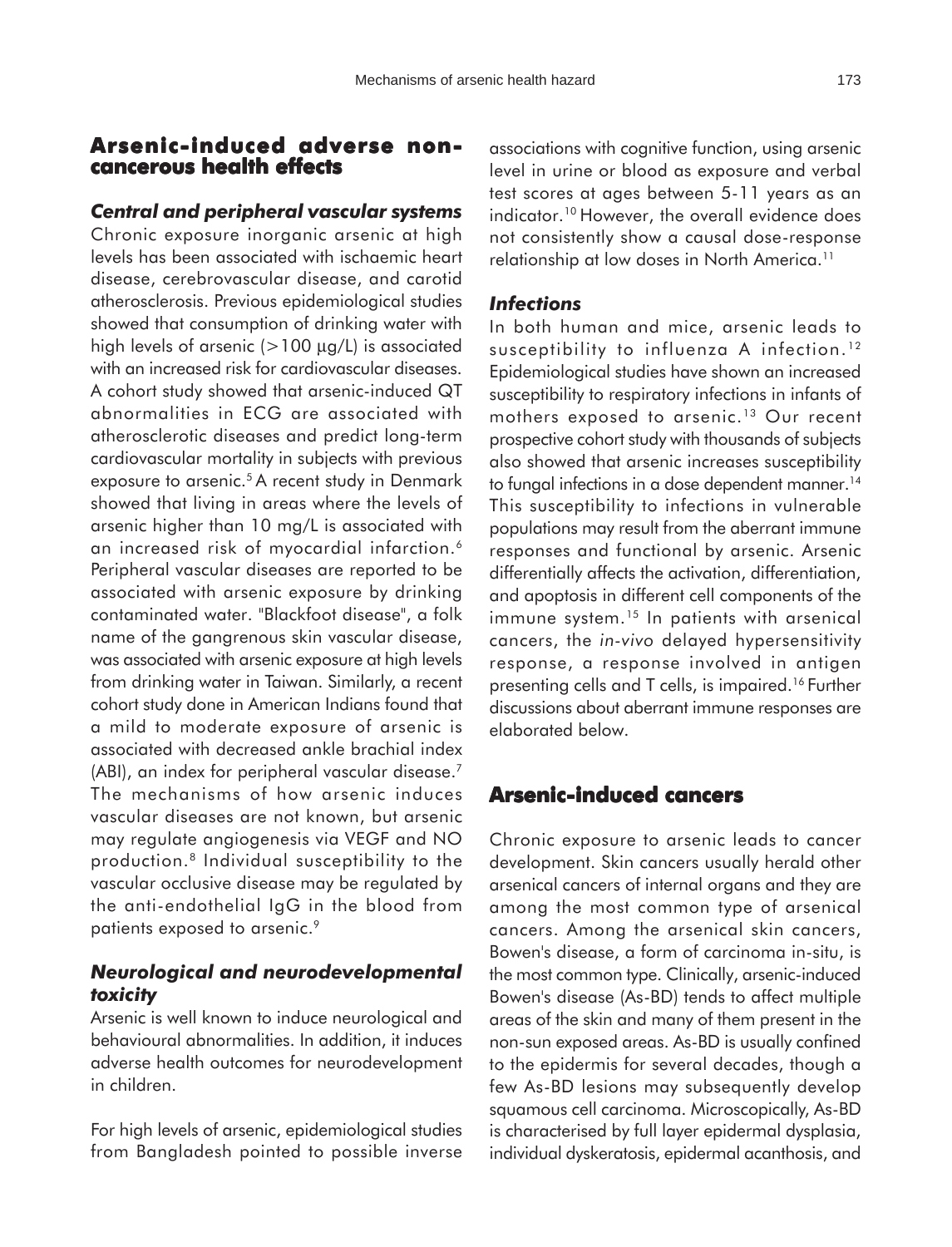moderate dermal infiltrates. These pathological changes are attributed to the pathophysiological mechanisms towards abnormal differentiation, apoptosis, and aberrant inflammation.

## *Abnormal differentiation*

Induction of differentiation by arsenic are demonstrated by the fact that low doses of arsenic can induce complete remissions in patients with acute promyelocytic leukaemia, through the induction of differentiation and apoptosis in leukaemic cells. For the epidermal differentiation, our team has shown that p53, one of the critical cellular differentiation molecules, is mutated in the epidermis of As-BD.<sup>17</sup> Moreover, arsenic exposure is associated with G2/M cell cycle arrest and DNA aneuploidy, which is mediated by p53 dysfunction in both cultured keratinocytes and As-BD lesions.<sup>18</sup> The keratinocyte differentiation is accompanied by the transition of the cytokeratin subunits. Through 2-D electrophoresis from the tissue of arsenical cancers, our team showed there are progressive alterations of cytokeratin expression in the process of chronic arsenicism during the transformation from As-BD into invasive arsenical skin cancers.<sup>19</sup> It is interesting to note that energy demand and supply in the cell provide the bases of differentiation. In fact, we showed that DNA damage and mutations of mitochondria, the powerhouse of cell, are mediated by oxidative stress and coupled with the abnormal differentiation of epidermal keratinocytes in As-BD.20 In addition to mitochondria, protein glycosylation of the cell membrane is involved in the cell differentiation. By wax physisorption kinetics and FTIR imaging, we were the first to show that arsenic regulates the prolongation of glycan residues of membrane glycoprotein through ATP production.<sup>21</sup>

### *Abnormal apoptosis*

Individual apoptosis, as characterised by dyskeratosis microscopically, is a characteristic pathological change in As-BD. It may not be extensive but is clearly present in a scattered fashion in the epidermis of As-BD. Integrin β1,

an important molecule located in the basolateral membrane of keratinocyte and important in the process of terminal differentiation and apoptosis, is defective in expression in As-BD.<sup>22</sup> We have shown that arsenic at high doses induces Fas/FasL mediated keratinocyte apoptosis associated with NF-κB and AP1 expression.23Clinically, As-BD differs from UV-induced skin cancers by its multiplicity and the occurrence in the non-sun exposed skin. Experimentally, I have shown that arsenic at low doses enhances UVB-induced keratinocyte apoptosis via suppression of Bcl-2 expression and stimulation of caspase-8 activity, <sup>24</sup> suggesting that the synergistic apoptotic effects induced by arsenic may explain the rarity of As-BD in sun-exposed skin.

### *Enhanced epidermal proliferation*

In the tissue level, the enhanced proliferation of epidermal keratinocytes is reflected in the increased epidermal thickness in As-BD. In the cell level, specifically in keratinocytes, we found low doses of arsenic enhance cell proliferation while high doses of arsenic induce cell apoptosis.<sup>24</sup> The cell proliferation is associated with the defective expression of adrenergic receptors,<sup>25</sup> and increased production of IL-8 by keratinocytes. Notably, we showed that the enhanced cell proliferation is regulated by the increased mtTFAmediated mitochondrial biogenesis, oxygen consumption, and respiratory complexes.20 The incorporation of imbalanced oncogene/tumour suppressor gene into the mitochondrial-mediated epidermal differentiation could initiate the development of carcinogenesis.<sup>26</sup>

### *Carcinogenesis*

The pathophysiology of how arsenic transforms epidermal keratinocytes remains unclear and may include abnormal proliferation, ROS, deficient DNA repair,<sup>27</sup> and chromosome abnormalities. The chromosome abnormalities, such as sister chromatid changes, have been found in several arsenical cancers and arsenic-treated cells.28 We reported that arsenic acts specifically on p53 compromised cells to induce chromosome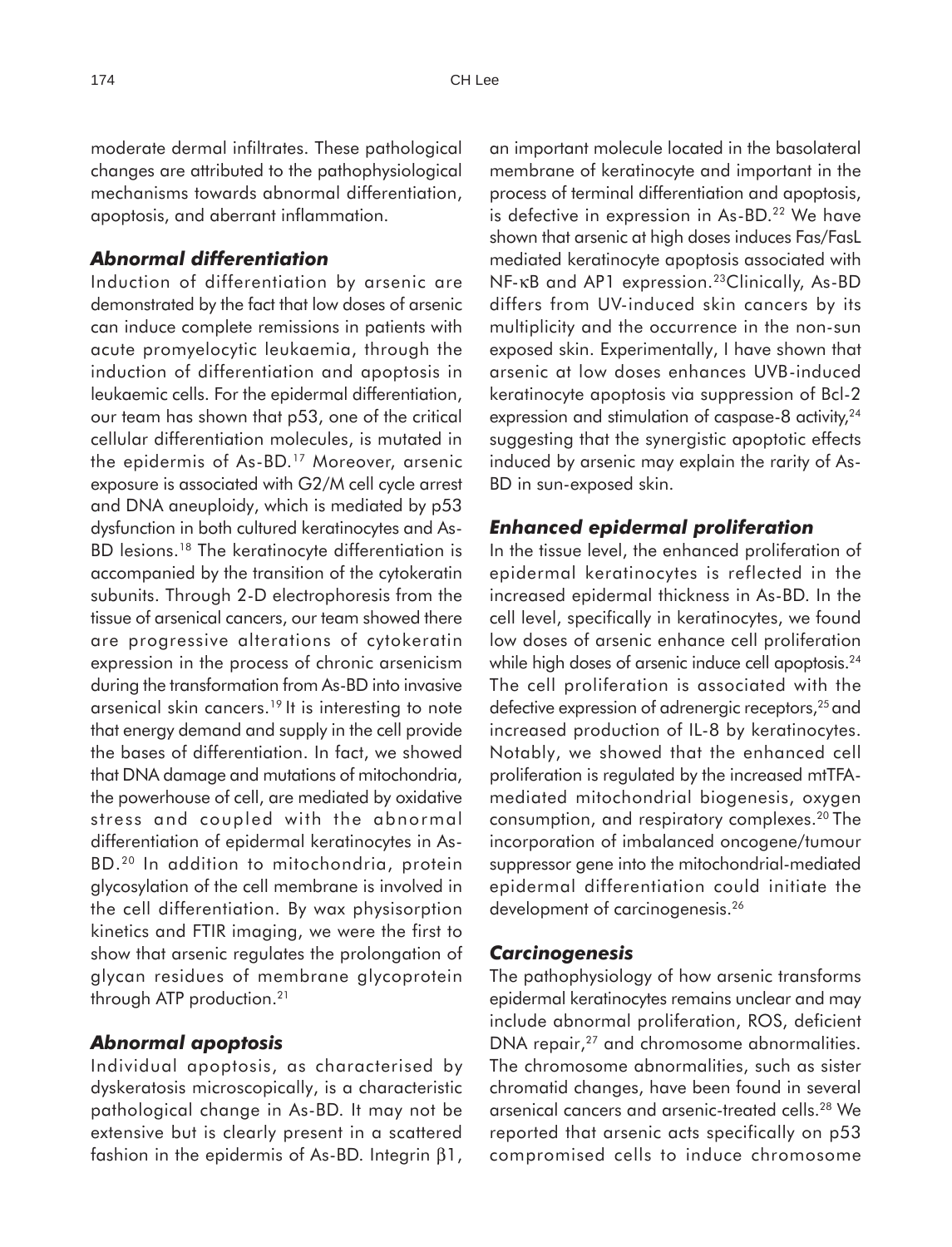abnormality, indicating the importance of DNA repair in the spindle assembly and the integrity of chromosome.29 Reducing ROS using S-adenosylmethionine actually prevents cells from arsenicinduced aneuploidy, one of the earliest detectable cellular events in the initiation of carcinogenesis.30 DNA microarray and array CGH in the primary keratinocytes treated with arsenic allows the identification of a cluster of upregulated oncogenes.27 However, further mechanistic studies are warranted.

#### *Aberrant inflammation*

Only 1-5% of people exposed to arsenic develop skin cancers after decades, $31$  suggesting that host immune interactions may regulate the process of arsenic carcinogenesis. Patients with As-BD showed a reduction in contact hypersensitivity response (CHS), a cutaneous skin reaction that is provoked by the application of an initiator such as 2, 4-dinitrochlorobenzene (DNCB).<sup>32</sup> Arsenic was shown to activate AP-1 transcription factor by blocking the JNK phosphotase activity.<sup>33</sup> AP-1 is a critical factor in regulating FasL expression since the promoter region of human FasL gene contains an AP-1 binding site. We have reported that in keratinocytes, arsenic induces AP-1 and FasL expression, resulting in apoptosis via Fas/ FasL signalling.<sup>23</sup> Furthermore, peripheral CD4+ cells from patients were less vulnerable to apoptosis due to impaired TNF-alpha/TNF-R1 pathway. However, once CD4+ cells infiltrate into the As-BD lesions, FasL from keratinocytes induces the selective CD4+ cell apoptosis.34This additional anti-tumour immune phenomenon in the cutaneous environment may explain the frequent occurrence of arsenical cancers in the skin.

In addition to the T cell apoptosis in As-BD, Langerhans cells (LC) are reduced in numbers in As-BD. There is a progressive decrease of LC in the following order: normal skin, normal appearing edge and arsenical skin cancers.16 The dendritic processes of LC are lost in As-BD.16 Treatment with DNCB, a potent sensitiser and hapten, augmented the therapeutic response of 5FU in Bowen's disease, suggesting that LC may regulate the disease process in Bowen's disease. In fact, our study showed that arsenic mobilises Langerhans cell migration and polarises Th1 responses in the animal study.<sup>35</sup> In the tissue level, STAT3-VEGF axis in keratinocytes inhibits dendritic cell migration in the microenvironment of As-BD,<sup>36</sup> indicating that cellular interactions between epidermal keratinocytes and dendritic cells play an important role in regulating the disease course of arsenical cancers.

#### *Skin equivalent model*

The lack of appropriate animal models for arsenic skin cancers and the disadvantage of a monolayer cultured keratinocyte model in the dynamic cellular interactions in arsenic carcinogenesis had led us to reconstruct an arsenic carcinogenesis three dimensional model that mimics the pathognomonic changes of As-BD at the tissue level in 10 days by a combination of primary keratinocytes, fibroblasts, and peripheral blood mononuclear cells (PBMCs).<sup>37</sup> This tissue model almost completely represents the epidermal thickening, dysplastic changes, and underlying inflammatory infiltrates in the skin of As-BD, allowing us to investigate the arsenic carcinogenesis at the tissue level with cell-to-cell interactions. Not only are the structural changes similar to that in As-BD, our skin equivalent model recreates the abnormal cell cycle and aneuploidy in As-BD. Previous skin equivalent models with immortal keratinocytes (but not primary keratinocytes) using 65 ppb (approximately 1 mM) of arsenic for two weeks induced proliferation but without dysplasia and dyskeratosis.<sup>38</sup> The necessity of incorporating the PBMCs in this model reveals that immune regulation is essential to the development of abnormal differentiation in As-BD and *in vitro* models. Using this model, we showed that arsenic initiated SUV39H2-mediated epigenetic modification of E2F1, which induced centrosome amplification in keratinocytes in two days and induced caspase-8-mediated apoptosis in  $10$  days. $37$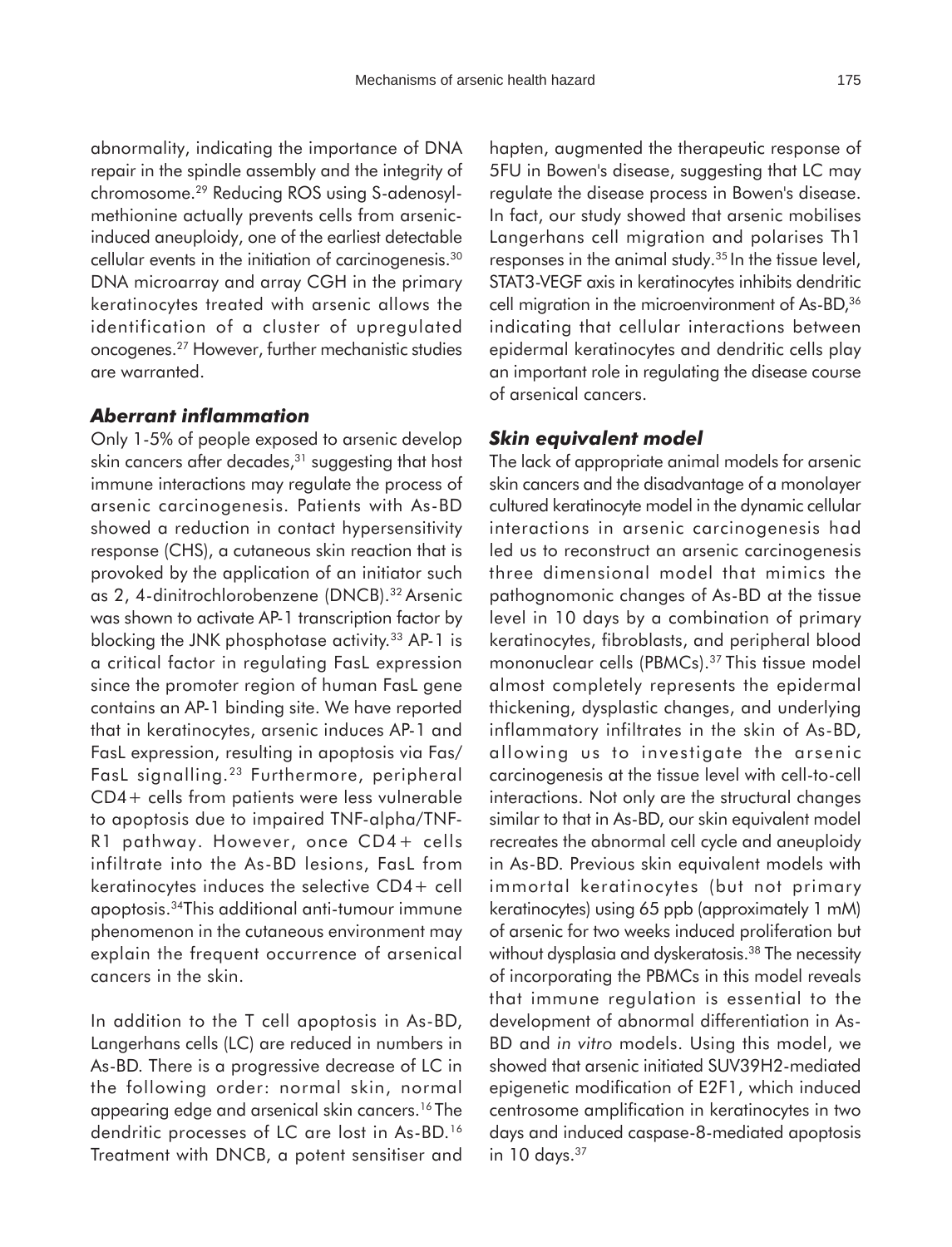## *Animal models of cancers*

Despite its well-known carcinogenicity and because of its weak mutagenicity, arsenic alone cannot promote neoplastic disease in classical single- or two-stage murine models.<sup>39</sup> This difference in susceptibility to cancers in humans vs rodents may result from the several log differences in the cell detoxification process. Arsenic hence may act as a promotor rather than the initiator in the carcinogenesis. Without a first hit, such as mutations in the oncogene in transgenic animals, it remains difficult to establish arsenical cancers, particularly in skin cancer. Brief maternal gestational exposure to inorganic arsenic could induce cancers in liver, lung, ovary and adrenal, but not skin cancers, in adult mice after promotional effects of postnatal phorbol ester exposure.40 The paucity of suitable animal models further stresses the importance of our skin equivalent model in the study of arsenic carcinogenesis.

# **Conclusions**

Arsenic results in many adverse health outcomes, including developmental abnormalities, cancers of different organs, vascular diseases, and infections. Although the exact biological mechanisms and the specific cellular binding elements of arsenic remain largely unknown, the aberrant immune responses, abnormal differentiations, dysregulated apoptosis, and mitochondrial abnormalities may help explain certain processes of arsenic-induced adverse health effects. Incorporation of genome wide analysis with hypothesis driven approaches, animal models, reconstructed skin models, and epidemiological studies may help to tackle the specific mechanisms of actions of arsenic in the animal cells and tissues.

## **References**

1. Kojima C, Ramirez DC, Tokar EJ, Himeno S, Drobna Z, Styblo M, et al. Requirement of arsenic biomethylation for oxidative DNA damage. J Natl Cancer Inst 2009; 101:1670-81.

- 2. Huang YK, Huang YL, Hsueh YM, Wang JT, Yang MH, Chen CJ. Changes in urinary arsenic methylation profiles in a 15-year interval after cessation of arsenic ingestion in southwest Taiwan. Environ Health Perspect 2009;117:1860-6.
- 3. Chen CJ, Chuang YC, You SL, Lin TM, Wu HY. A retrospective study on malignant neoplasms of bladder, lung and liver in blackfoot disease endemic area in Taiwan. Br J Cancer 1986;53:399-405.
- 4. Carroll CR, Noonan C, Garroutte EM, Navas-Acien A, Verney SP, Buchwald D. Low-level inorganic arsenic exposure and neuropsychological functioning in American Indian elders. Environ Res 2017;156:74-9.
- 5. Wang CH, Chen CL, Hsiao CK, Chiang FT, Hsu LI, Chiou HY, et al. Arsenic-induced QT dispersion is associated with atherosclerotic diseases and predicts long-term cardiovascular mortality in subjects with previous exposure to arsenic: A 17-year follow-up study. Cardiovasc Toxicol 2010;10:17-26.
- 6. Monrad M, Ersboll AK, Sorensen M, Baastrup R, Hansen B, Gammelmark A, et al. Low-level arsenic in drinking water and risk of incident myocardial infarction: A cohort study. Environ Res 2017;154:318-24.
- 7. Newman JD, Navas-Acien A, Kuo CC, Guallar E, Howard BV, Fabsitz RR, et al. Peripheral arterial disease and its association with arsenic exposure and metabolism in the strong heart study. Am J Epidemiol, 2016;184:806-17.
- 8. Kao YH, Yu CL, Chang LW, Yu HS. Low concentrations of arsenic induce vascular endothelial growth factor and nitric oxide release and stimulate angiogenesis in vitro. Chem Res Toxicol 2003;16:460-8.
- 9. Hong CH, Lee CH, Chang LW, Chiou MH, Hsieh MC, Kao YH, et al. Anti-endothelial cell IgG from patients with chronic arsenic poisoning induces endothelial proliferation and VEGF-dependent angiogenesis. Microvasc Res 2008;76:194-201.
- 10. Hamadani JD, Tofail F, Nermell B, Gardner R, Shiraji S, Bottai M, et al. Critical windows of exposure for arsenicassociated impairment of cognitive function in preschool girls and boys: a population-based cohort study. Int J Epidemiol 2011;40:1593-604.
- 11. Tsuji JS, Garry MR, Perez V, Chang ET. Low-level arsenic exposure and developmental neurotoxicity in children: A systematic review and risk assessment. Toxicology 2015;337:91-107.
- 12. Ramsey KA, Foong RE, Sly PD, Larcombe AN, Zosky GR. Early life arsenic exposure and acute and longterm responses to Influenza A infection in mice. Environ Health Perspect 2013;121:1187-93.
- 13. Rahman A, Vahter M, Ekstrom EC, Persson LA. Arsenic exposure in pregnancy increases the risk of lower respiratory tract infection and diarrhea during infancy in Bangladesh. Environ Health Perspect 2011;119:719- 24.
- 14. Hsu LI, Cheng YW, Chen CJ, Wu MM, Hsu KH, Chiou HY, et al. Cumulative arsenic exposure is associated